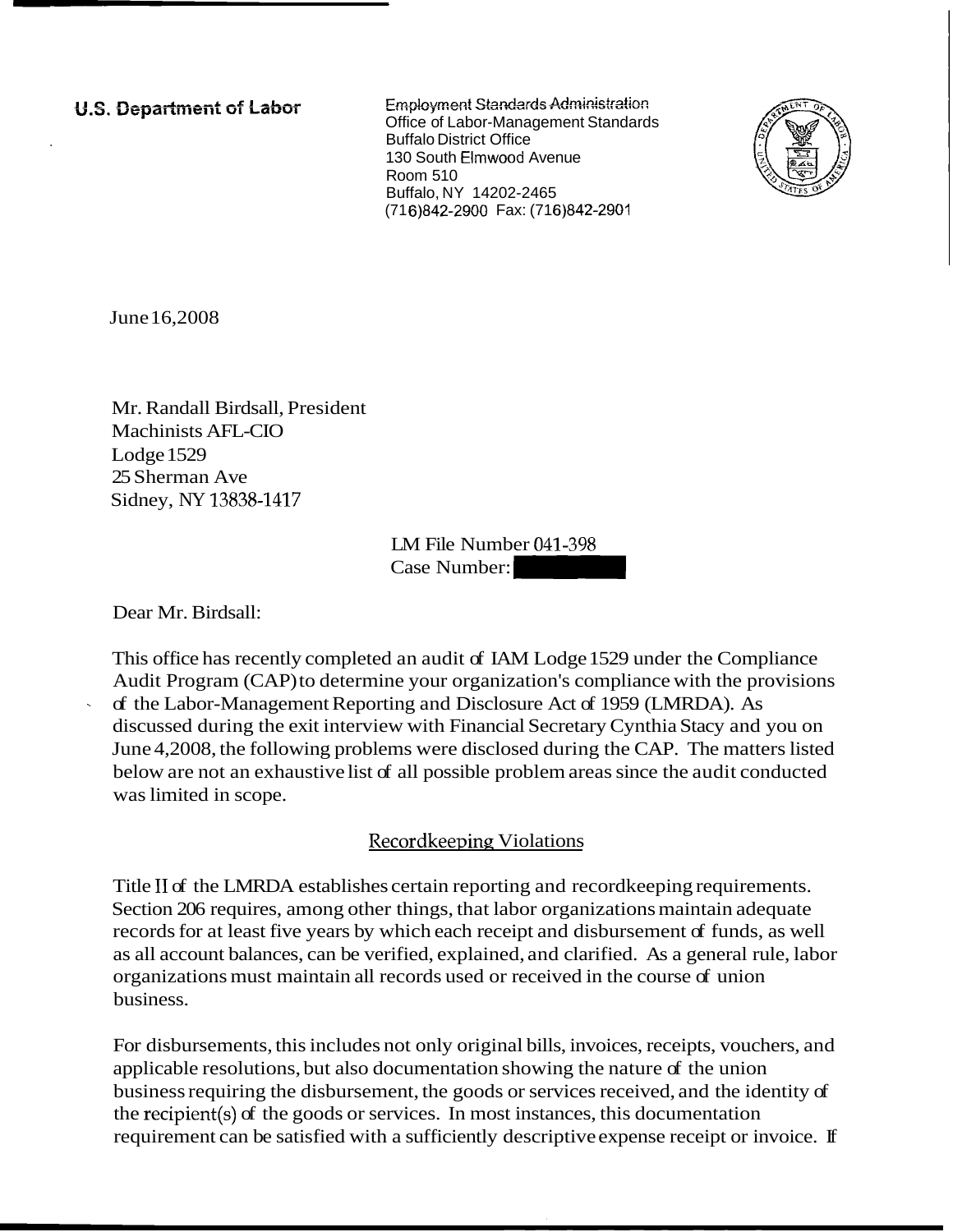-Mr. Randail Birdsaii June 16,2008 Page 2 of 7

an expense receipt is not sufficiently descriptive, a union officer or employee should write a note on it providing the additional information. For money it receives, the labor organization must keep at least one record showing the date, amount, purpose, and source of that money. The labor organization must also retain bank records for all accounts.

The audit of Lodge 1529's 2007 records revealed the following recordkeeping violations:

1. Failure to Record Receipts

Lodge 1529 did not record in its receipts records donations received from plantwide donations, receipts collected by the Women's Committee and interest earned on savings accounts totaling at least \$13,492. For example, Stewards collected cash donations throughout the plant for plantwide donations and the Women's Committee held social events, sold T-shirts, and collected donations through out the year. The only records maintained for these receipts were the date and amount of deposit or Money Order purchased. Union receipts records must include an adequate identification of all money the union receives. The records should show the date and amount received, and the source of the money.

2. General Reimbursed and Credit Card Expenses

Lodge 1529 did not retain adequate documentation for reimbursed expenses totaling at least \$200. For example, some officers submitted their credit card bill rather than providing an original, itemized receipt for the reimbursed hotel or on line purchase.

As previously noted above, labor organizations must retain original receipts, bills, and vouchers for all disbursements. The president and treasurer (or corresponding principal officers) of your union, who are required to sign your union's LM report, are responsible for properly maintaining union records.

Based on your assurance that Lodge 1529 will retain adequate documentation in the future, OLMS will take no further enforcement action at this time regarding the above violations.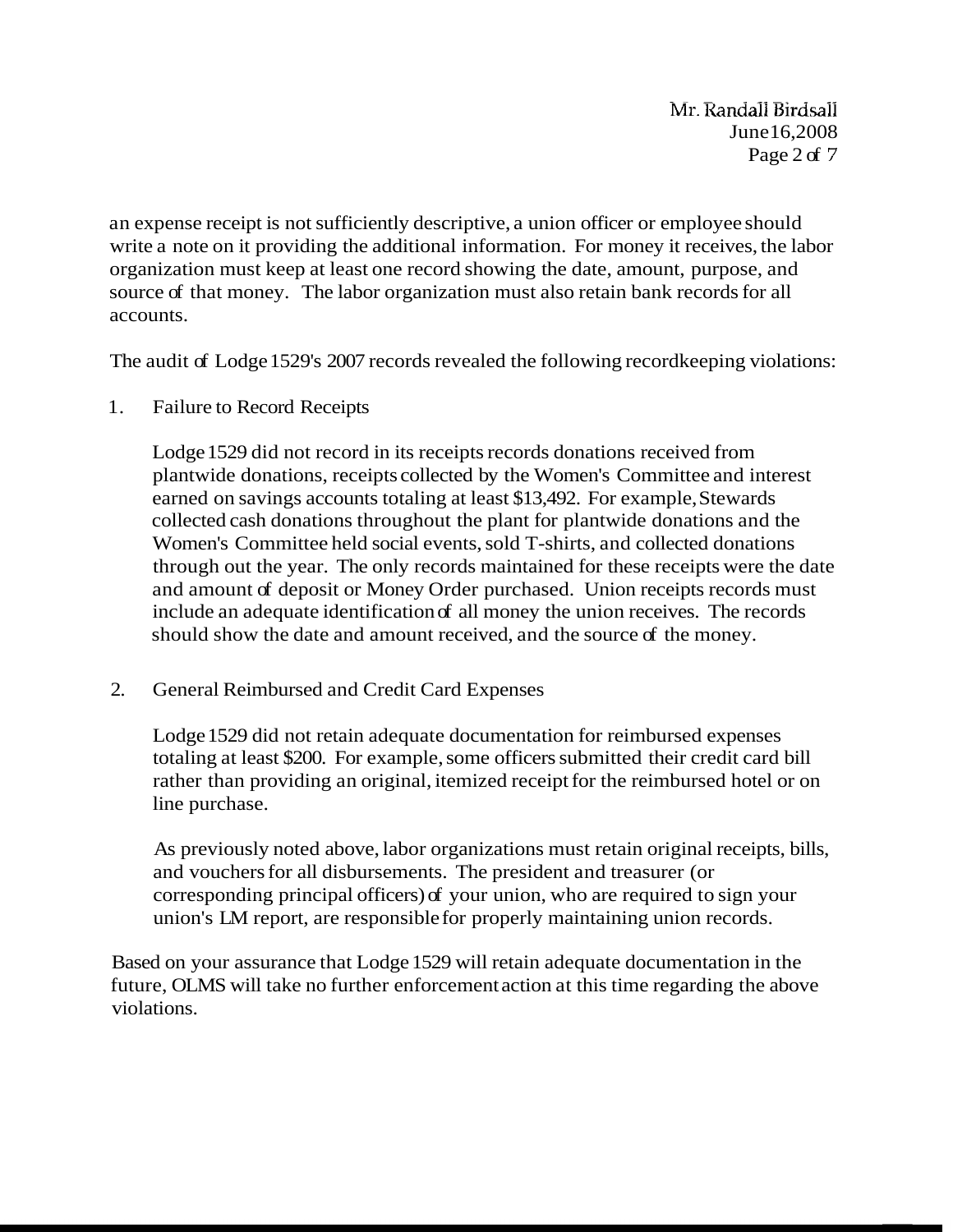Mr. Randall Birdsall June 16,2008 Page 3 of 7

#### Reporting Violations

The audit disclosed a violation of LMRDA Section 201(b), which requires labor organizations to file annual financial reports accurately disclosing their financial condition and operations. The Labor Organization Annual Report (Form LM-3) filed by Lodge 1529 for fiscal year ending December 31,2007, was deficient in the following areas:

#### 1. Disbursements to Officers (LM-3)

Lodge 1529 did not report the names of some officers and the total amounts of payments to them or on their behalf in Item 24 (All Officers and Disbursements to Officers). The union must report in Item 24 all persons who held office during the year, regardless of whether they received any payments from the union. During the complaince audit you explained that all members of the Policy Committee (except the educator and communicator) have a vote in making Lodge decisions. The LMRDA defines and "officer" as "any consitutional officer, any person authorized to perform the functions of president, vice president, secretary, treasurer, or other executive functions of the labor organizations, and any member of its executive board or similar governing body."

The union must report most direct disbursements to Lodge 1529 officers and some indirect disbursements made on behalf of its officers in Item 24. A "direct disbursement" to an officer is a payment made to an officer in the form of cash, property, goods, services, or other things of value. See the instructions for Item 24 for a discussion of certain direct disbursements to officers that do not have to be reported in Item 24. An "indirect disbursement" to an officer is a payment to another party (including a credit card company) for cash, property, goods, services, or other things of value received by or on behalf of an officer. However, indirect disbursements for temporary lodging (such as a union check issued to a hotel) or for transportation by a public carrier (such as an airline) for an officer traveling on union business should be reported in Item 48 (Office and Administrative Expense).

## 2. Beginning and Ending Cash

Lodge 1529 did not include the total amount of cash in banks in Item 25(a) and (b). The complaince audit revealed three union accounts that were not being reported on the LM-3; the Relief Fund, Women's Committee Savings, and Women's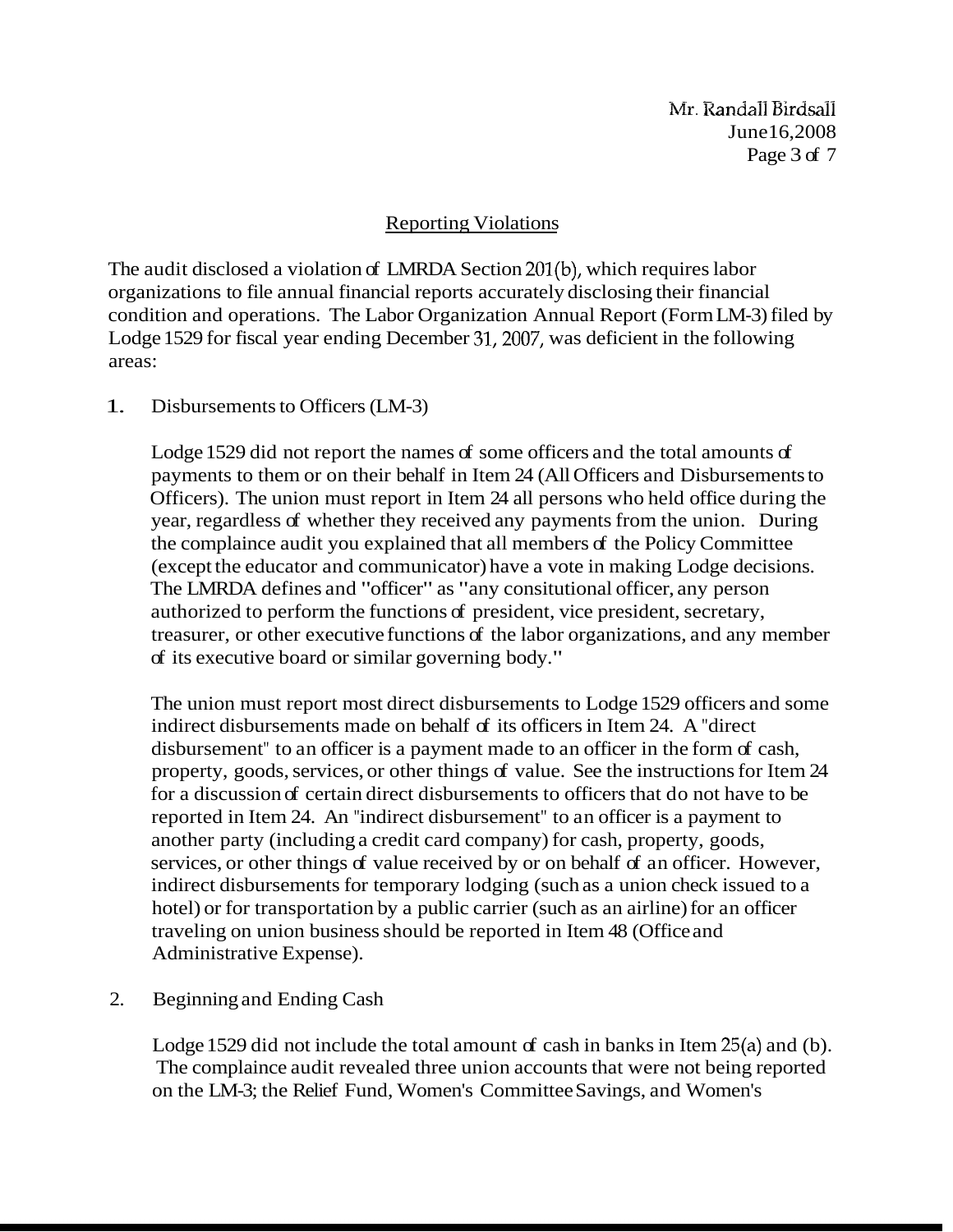**-Mr.** Randall Birdsall June 16,2008 Page 4 of 7

Committee Checking. Your labor organization's Form LM-3 must report financial information for all funds of your organization. Include any special purpose funds or accounts, such as strike funds, vacations funds, and scholarship funds even if they are not part of your organization's general treasury.

## Fixed Assets

Lodge 1529 did not accurately report the total value of fixed assets at the end of the reporting period on Item 29(b). Enter in Columns (a) and (b), respectively, the book value at the start and end of the reporting period of all fixed assets, such as land, buildings, automobiles, and office furniture and equipment owned by your organization. It appears that the local erroneously left the zero's off the total value; reporting \$145 rather than \$145,000.

4. Interest and Dividends

Lodge 1529 did not report interest earned on the money market and Women's Committee Savings account in Item 41. Enter the total amount of interest and dividends received by your organization from savings accounts, bonds, mortgages, loans, investments, and all other sources. It appears that the local erroneously reported the money market interest in Item 43, Other Receipts. The Women's Committee Savings account interest was not reported at all.

5. Cash Reconciliation

It appears that the cash figures reported in Items 25 (a) and (b), 44, and 55 are not the cash figures according to the union's books after reconciliation to the bank statements. The instructions for Item 25 state that the union should obtain account balances from its books as reconciled to the balances shown on bank statements. In addition to the labor organization accounts not included in the 2007 LM-3, you reported funds transfers as receipts in Item 43, Other Receipts. Funds transferred between union accounts should not be reported as receipts.

Lodge 1529 must file an amended Form LM-3 for fiscal year ending December 31,2007, to correct the deficient items discussed above. I have included a blank form and instructions, and advised you that the reporting forms and instructions are available on the OLMS website (www.olms.dol.gov). The amended Form LM-3 should be submitted to this office at the above address as soon as possible, but not later than July 3,2008.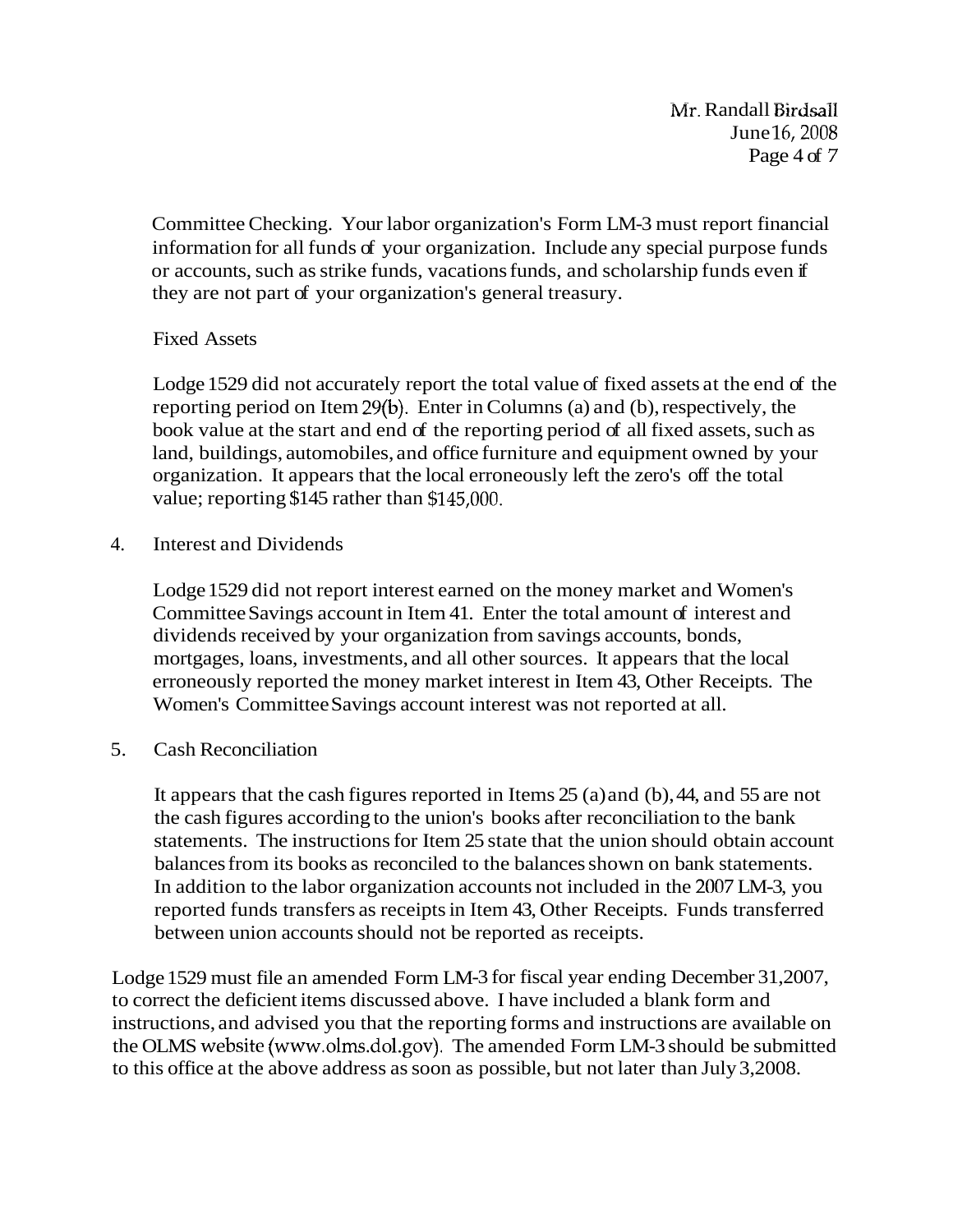$\bf{Mr}$ . Randall Birdsall June 16,2008 Page 5 of 7

Before filing, review the report thoroughly to be sure it is complete, accurate, and signed properly with original signatures.

# **Other Violations**

The audit disclosed the following other violation(s):

Inadequate Bonding

The audit revealed a violation of LMRDA Section 502 (Bonding), which requires that union officers and employees be bonded for no less than 10 percent of the total funds those individuals or their predecessors handled during the preceding fiscal year.

Lodge 1529's officers and employees are currently bonded for \$19,000, but they must be bonded for at least \$23.375. Lodge 1529 should obtain adequate bonding coverage for its officers and employees immediately. Please provide proof of bonding coverage to this office as soon as possible, but not later than July 3,2008.

# **Other Issues**

## 1. Duplicate Receipts

Some members of Lodge 1529 pay dues directly to the union. Union officers issue receipts to dues payers, but they do not issue these numbered receipts in order. OLMS recommends that Lodge 1529 continue to use the duplicate receipt system where the union issues original pre-numbered receipts to all members who make payments directly to the union and retains copies of those receipts; ensuring they use those receipts in order. A duplicate receipt system is an effective internal control because it ensures that a record is created of income which is not otherwise easily verifiable. If more than one duplicate receipt book is in use, the union should maintain a log to identify each book, the series of receipt numbers in each book, and to whom each book is assigned.

2. Use of Signature Stamp

During the audit, you advised that Lodge 1529 obtained signature stamps for yourself and Mrs. Stacy following the flood to reproduce membership cards. Your local bylaws require that checks be signed by the president and financial secretary. The two signature requirement is an effective internal control of union funds. Its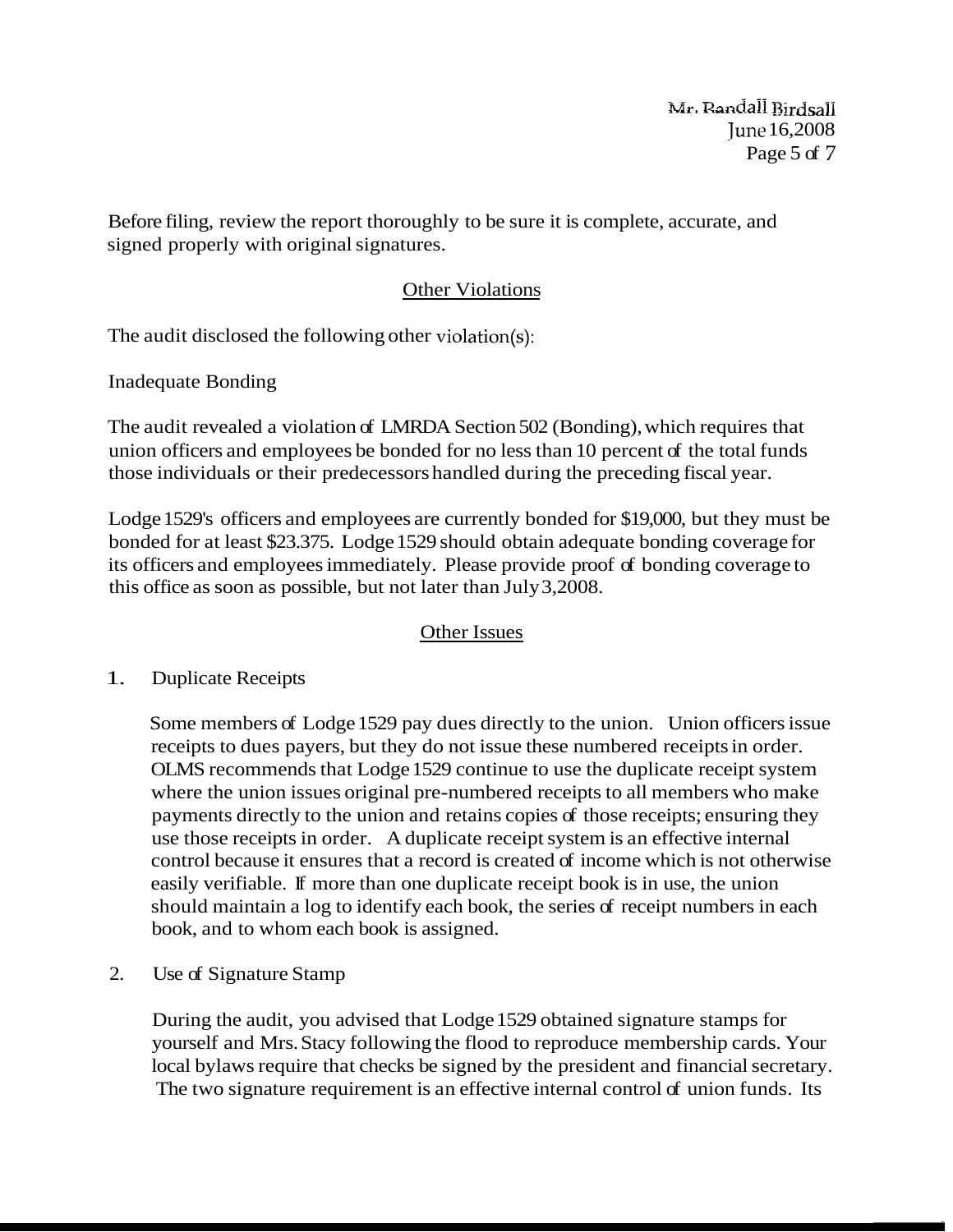Mr. Randall Birdsaii June 16,2008 Page 6 of 7

purpose is to attest to the authenticity of a completed document already signed. However, the use of a signature stamp for the second signer does not attest to the authenticity of the completed document, and negates the purpose of the two signature requirement. OLMS recommends that Lodge 1529 review these procedures to improve internal control of union funds.

3. Inventory of Fixed Assets

As I discussed during the exit interview, the audit revealed that Lodge 1529 does not have an inventory of fixed assets. It is important that you account for all union property by keeping a detailed inventory; including adequate descriptions and serial numbers for electronic equipment.

4. 50/50 Raffles

A review of Lodge 1529's meeting minutes revealed that the lodge conducted 50/ 50 Raffles during the year for fundraising. I suggested that in future raffles you deposit the total amount of proceeds from the raffle and write a check to the raffle winner.

5. Lost Time Policy

The audit revealed that Lodge 1529 does not have a clear policy regarding the lost time officers may claim for reimbursement. During the opening interview, you indicated that a member must lose time out of their 8.0 hour day in order to claim reimbursement for lost time. You also indicated that you do not pay lost time for missed over time. A review of lost time records and payroll records revealed that three of your second shift officers received reimbursment for lost time, then appear to have worked 8 or more hours for the employer. OLMS recommends that the union review these situations and clarify their lost time policy.